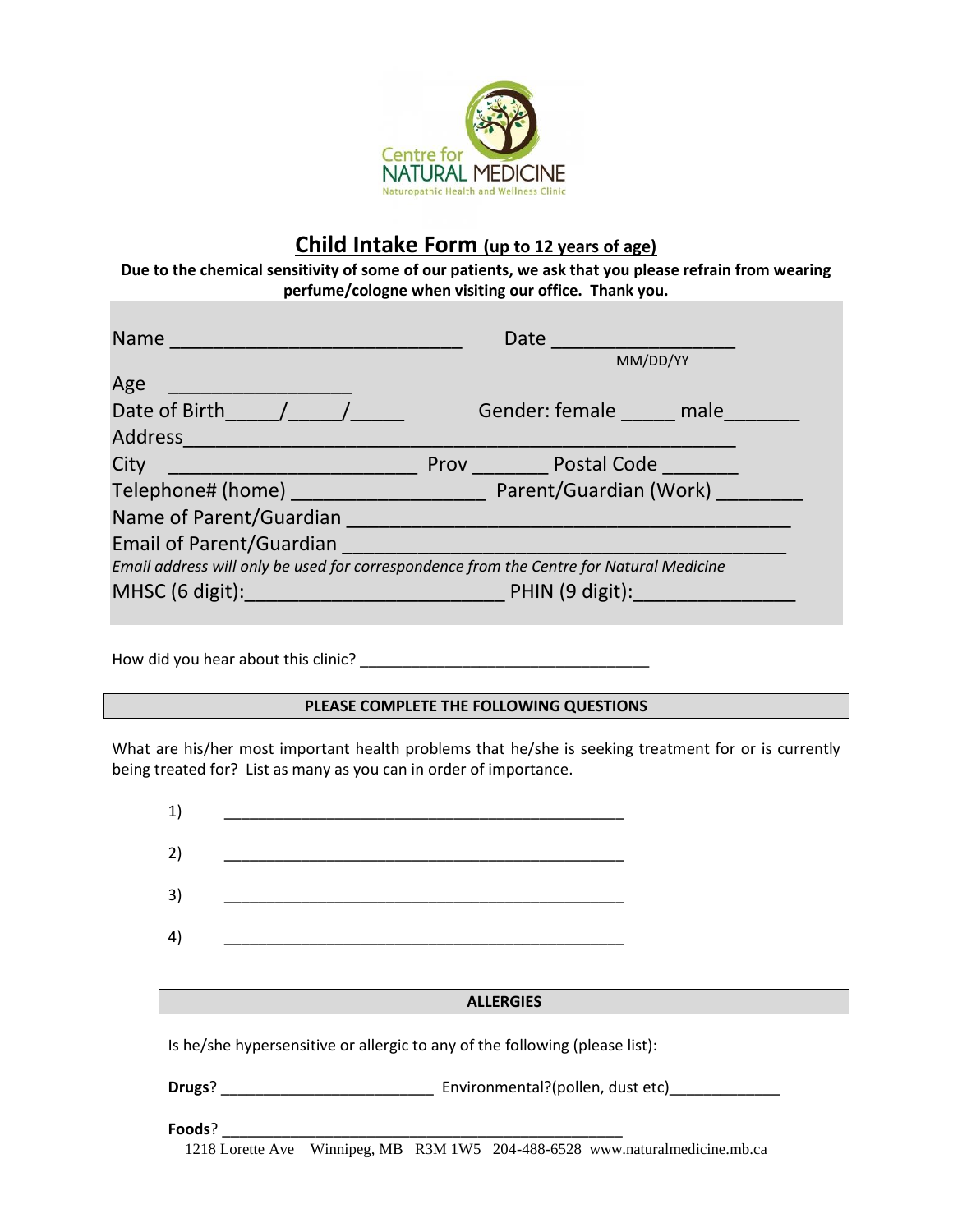#### **CURRENT MEDICATIONS**

Please list **any** prescription medications, over the counter medications, vitamins or other supplements he/she is taking:

## **TYPICAL FOOD INTAKE**

| Breakfast: |                                                                                                                     |  |  |  |  |
|------------|---------------------------------------------------------------------------------------------------------------------|--|--|--|--|
| Lunch:     |                                                                                                                     |  |  |  |  |
| Dinner:    |                                                                                                                     |  |  |  |  |
| Snacks:    |                                                                                                                     |  |  |  |  |
| Beverages: | <u> 1999 - Johann John Harry, mars eta bat eta bat eta bat eta bat eta bat ez arteko harta eta bat ez arteko ha</u> |  |  |  |  |
|            |                                                                                                                     |  |  |  |  |
|            |                                                                                                                     |  |  |  |  |

## **GENERAL**

| Weight:                                         | lbs | Weight 1 year ago: |        | lbs |
|-------------------------------------------------|-----|--------------------|--------|-----|
| Max. Weight / When :                            |     | Height:            |        |     |
| When during the day is his/her energy the best? |     |                    | Worst? |     |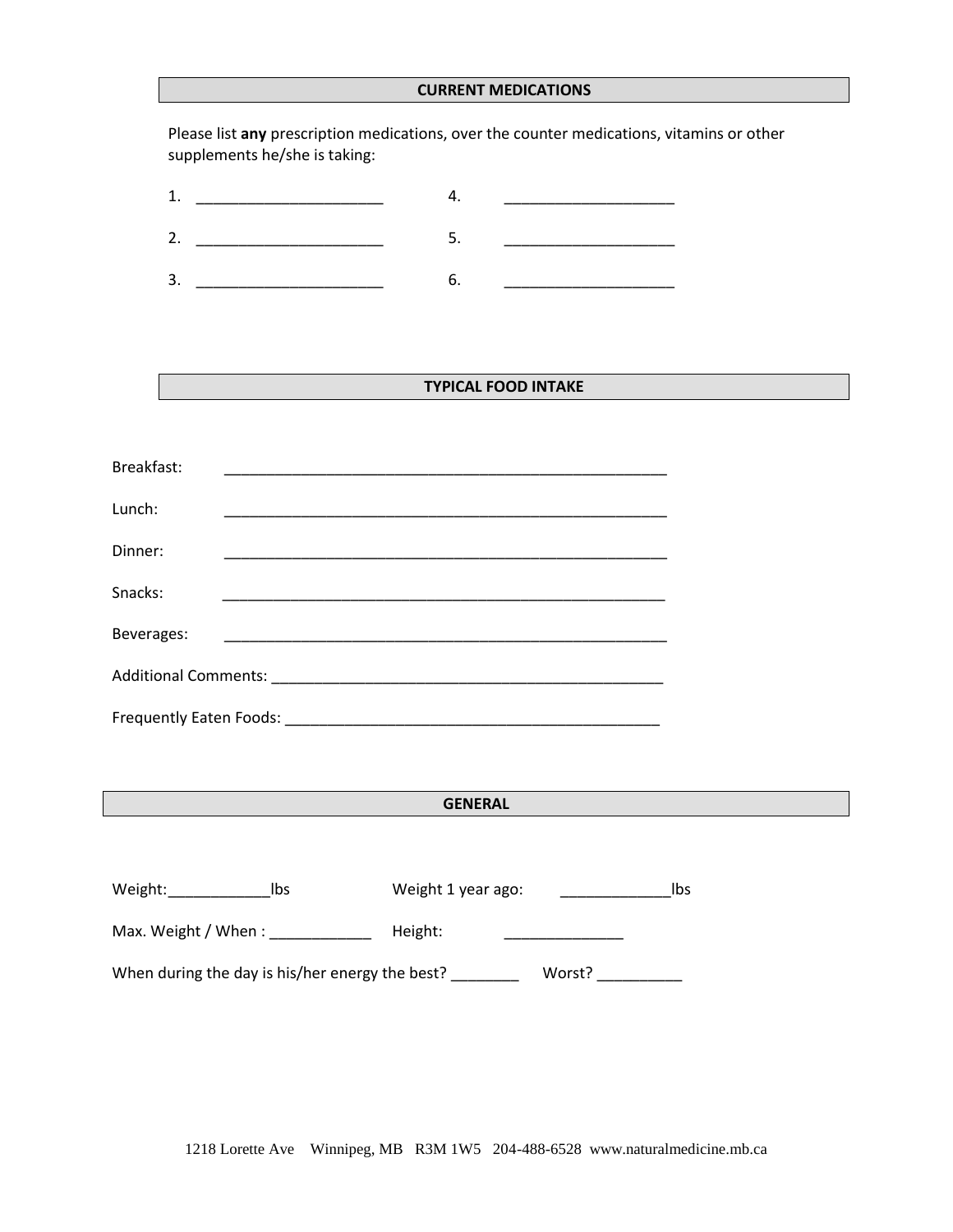## **REVIEW OF SYSTEMS**

 $Y = A$  condition he/she has now N = A condition he/she never had P =A condition he/she has had in the past but is not experiencing at this time.

#### **PLEASE CIRCLE THE APPROPRIATE LETTER FOR THE FOLLOWING:**

## **Mental/Emotional**

| <b>Mood Swings</b><br><b>Poor Concentration</b> |       | Y N P<br>YNP | Anxiety or nervousness<br><b>Memory Problems</b> |       | Y N P<br>Y N P |
|-------------------------------------------------|-------|--------------|--------------------------------------------------|-------|----------------|
|                                                 |       |              |                                                  |       |                |
|                                                 |       |              | <b>Endocrine</b>                                 |       |                |
| Hypothyroid                                     |       | Y N P        | Heat or cold intolerance                         |       | YNP            |
| Hypoglycemia                                    |       | Y N P        | <b>Diabetes</b>                                  |       | Y N P          |
| Fatigue                                         |       | Y N P        | Seasonal Depression                              |       | Y N P          |
|                                                 |       |              | <b>Immune</b>                                    |       |                |
| Vaccinations                                    |       | YNP          | Reactions to vaccinations                        |       | Y N P          |
| Chronic infections                              |       | Y N P        | Chronic swollen glands                           |       | Y N P          |
| Slow Wound Healing                              |       | Y N P        | Body odor/Bad breath                             |       | Y N P          |
|                                                 |       |              | <b>Skin</b>                                      |       |                |
| Rashes                                          |       | Y N P        | Eczema, Hives                                    | Y N P |                |
| Acne, Boils                                     |       | Y N P        | Itching                                          | Y N P |                |
|                                                 |       |              | Head                                             |       |                |
| Headaches                                       |       | YNP          | <b>Migraines</b>                                 | Y N P |                |
| Head Injury                                     |       | Y N P        |                                                  |       |                |
|                                                 |       |              | <b>Ears</b>                                      |       |                |
| Earaches                                        |       | YNP          | <b>Impaired Hearing</b>                          | Y N P |                |
| <b>Dizziness</b>                                |       | Y N P        | <b>Ringing in Ears</b>                           | Y N P |                |
|                                                 |       |              | <b>Nose and Sinuses</b>                          |       |                |
| Frequent colds Y N P                            |       |              | Nosebleeds                                       | YNP   |                |
| <b>Stuffiness</b>                               | Y N P |              | Hayfever                                         | Y N P |                |
| Sinus Problems Y N P                            |       |              | Loss of Smell                                    | Y N P |                |
|                                                 |       |              | <b>Mouth and Throat</b>                          |       |                |
| Frequent sore throat Y N P                      |       |              | Sore tongue/lips                                 | Y N P |                |
|                                                 |       |              | Respiratory                                      |       |                |
| Cough                                           | YNP   |              | Wheezing                                         | Y N P |                |
| Asthma                                          | Y N P |              | <b>Bronchitis</b>                                | Y N P |                |

1218 Lorette Ave Winnipeg, MB R3M 1W5 204-488-6528 www.naturalmedicine.mb.ca